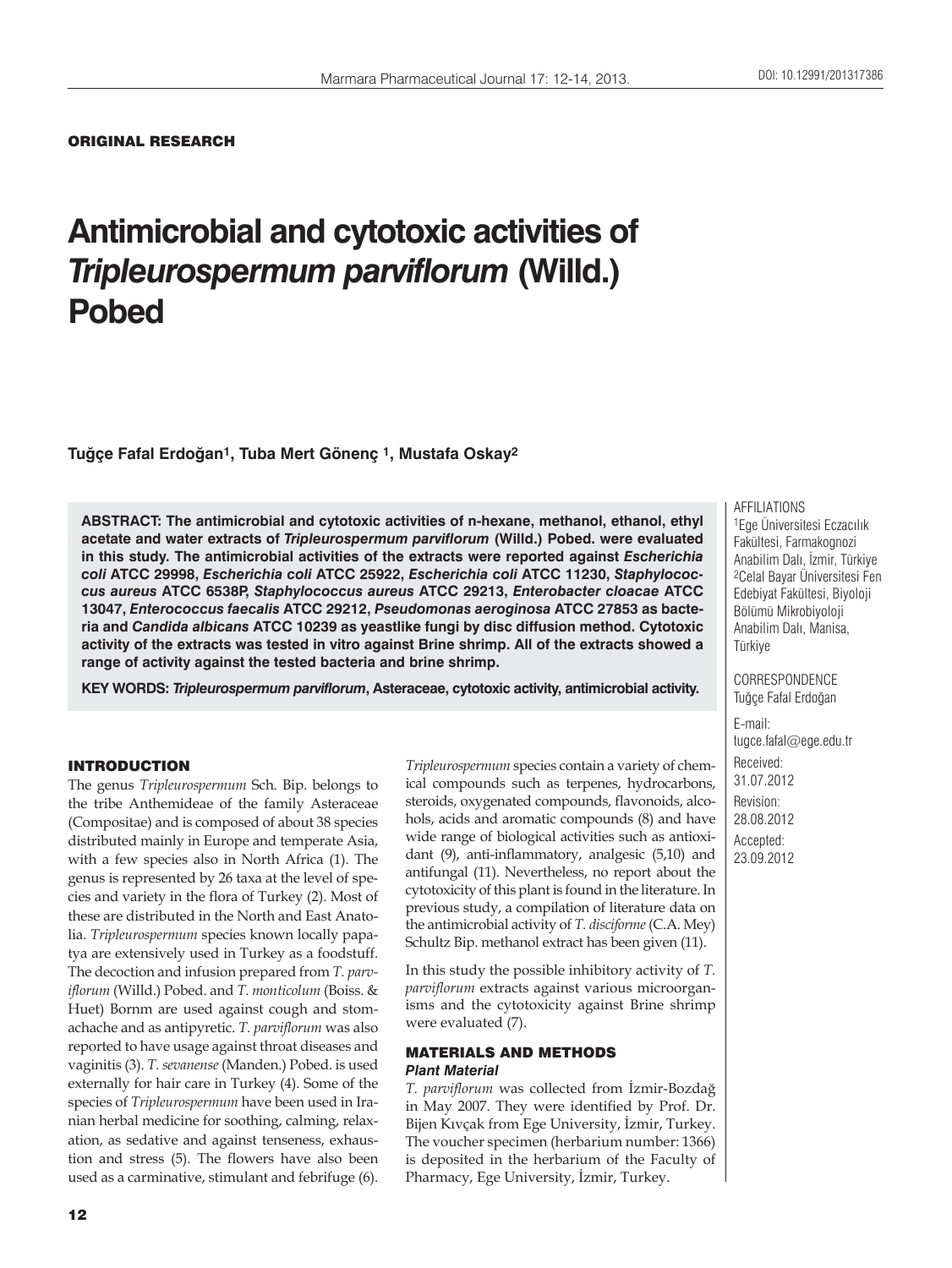## *Preparation of Plant Extracts*

Air dried and powdered leaves of *T. parviflorum* (20 g) were extracted with *n*-hexane, ethanol, methanol, ethyl acetate and water (infusion) (1:10) at room temperature; the extracts were evaporated to dryness in vacuo and weighed.

#### *Cytotoxic Studies*

Cytotoxicity was studied by Brine shrimp (*Artemia salina*) assay (12). Cytotoxic activity of all extracts were compared with umbelliferone and colchicine as the active cytotoxic substances (13,14).

#### **Materials**

Brine shrimp was obtained from San Fransico Bay Brand Inc. Newark, CA94560 USA. Sea salt (Sigma-9883) were used in activity tests. The small tank was purchased from Otsuka Pharmaceutical Co. Ltd., (Tokyo, Japan).

#### Method

Cytotoxicity was evaluated by the brine shrimp lethality bioassay (12). The sea salt (3.8 g) was dissolved in 100 ml water and filtrated. Brine shrimp (*Artemia salina*) eggs were placed into the sea water and allowed to incubate for 48 h at 28°C in a small tank. Each extracts were tested at 1000, 100 and 10 ppm. 20 mg plant extract was dissolved in 2 ml of chloroform to prepare a stock solution of 10 mg/ml. From the stock solution, 500, 50 and 5 μl was transferred to different vials and allowed to evaporate. After evaporation, 5 ml of sea salt solution was added to each vial to prepare concentrations corresponding to 1000, 100 and 10 ppm. Each concentration was prepared in triplicate. Also, a vial including chloroform (500 ml) was prepared for control. After incubation, 10 brine shrimp larvae (nauplii) were introduced into vials containing graded concentrations (ranging from 10 to 1000 ppm) of the test extracts. After 24 h, the number of surviving shrimps at each concentration of the extracts was counted and data was analyzed with Finney Computer program to determine the  $LC_{50}$  at 95% confidence interval.

## *Antimicrobial Studies*

The disc diffusion method, known as the Kirby Bauer method, was used the determine antimicrobial activities (15–17).

24 h cultures containing 108 cfu/ml of microorganisms were used and diluted with sterile distilled water to obtain equivalent to 0.5 Mc Farland's standards of turbidity. 24 h cultures of the yeast were prepared in Saboraud Dextrose Broth to obtain 107 cfu/ml**.** 40 μl of reconstituted crude extracts were absorbed on to the sterile 6 mm discs (Oxoid Antibacterial Suspectibility Blank Tests Disc) under aseptic conditions to obtain 30 μg extract/disc and dried at 50oC. Dried discs were transferred on to the plates containing test organisms with sterile forceps. Control disc contained 40 μl of sterile 10% aqueous DMSO. Agar plates containing bacteria were incubated at 37oC for 24 h and those containing yeast at 27 °C for 48 h. The standard antibacterial agent Ceftazidime (30 μg/disc) was used as a positive control for bacteria and the standard antifungal agent Nystatin (25 μg /disc) was used as the positive control for yeast. All experiments were done in triplicate.

## Test Microorganisms

The following Gram (+) and Gram (-) bacteria were used for testing antibacterial activity: *Escherichia coli* ATCC 29998, *Escherichia coli* ATCC 25922, *Escherichia coli* ATCC11230, *Staphylococus aureus* ATCC 6538P, *Staphylococcus aureus* ATCC 29213, *Enterobacter cloacae* ATCC 13047, *Enterococcus faecalis* ATCC 29212, *Pseudomonas aeriginosa* ATCC 27853 were used as bacteria and *Candida albicans* ATCC 10239 as yeastlike fungi.

Lyophilised bacteria and yeast were Standard ATCC microorganisms obtained from the culture collection of the Science Faculty of Celal Bayar University**,** Section of Basic and Industrial Microbiology.

#### Media

The solid growth medium used for bacteria was Mueller Hinton Agar (Oxoid) and for yeastlike fungi was Saboraud Dextrose Agar (Difco).

## RESULTS AND DISCUSSION

Cytotoxic activity of *n*-hexane, ethanol, methanol, ethyl acetate and water extracts of *T. parviflorum* have been investigated *in vivo* against Brine shrimp (*Artemia salina*). The results were reported in Table 1.

All of the extracts showed cytotoxic activity against Brine shrimp ( $LC_{50}$  < 1000). Methanol extract has exhibited more cytotoxic activity than the other tested extracts. All extracts except water extract were even more active than a cytotoxic substance umbelliferon (13), but they were less active than colchicine (14).

| <b>TABLE 1.</b> Cytotoxicity assay of T. parviflorum extracts against Artemia salina |                        |                           |                             |  |  |  |  |  |
|--------------------------------------------------------------------------------------|------------------------|---------------------------|-----------------------------|--|--|--|--|--|
| <b>Extracts</b>                                                                      | Concentration<br>(ppm) | $LC_{50}$<br>$(\mu g/ml)$ | <b>Extraction</b><br>Yield% |  |  |  |  |  |
| <b>Methanol</b>                                                                      | 1000:100:10            | 57.0045                   | 6.52                        |  |  |  |  |  |
| n-Hexane                                                                             | 1000:100:10            | 92.6750                   | 0.83                        |  |  |  |  |  |
| <b>Ethanol</b>                                                                       | 1000:100:10            | 68.0005                   | 4.13                        |  |  |  |  |  |
| <b>Ethyl acetate</b>                                                                 | 1000:100:10            | 82.3589                   | 1.41                        |  |  |  |  |  |
| Water                                                                                | 1000:100:10            | 857.7312                  | 4.52                        |  |  |  |  |  |
| <b>Colchicine (Standard)</b>                                                         | 500:50:5               | 0.0009                    |                             |  |  |  |  |  |
| Umbelliferone (Standard)                                                             | 500:50:5               | 377,0223                  |                             |  |  |  |  |  |

Results from the antimicrobial screening tests were shown in Table 2. As clearly seen in Table 2, the growth of *Staphylococcus aureus* ATCC 6538P was more inhibited by the whole extracts than Ceftazidime.

#### TABLE 2. Antimicrobial activity of *T. parviflorum* extracts.

|                                                                    | Inhibition Zone (mm)* |    |    |    |                |    |                              |   |
|--------------------------------------------------------------------|-----------------------|----|----|----|----------------|----|------------------------------|---|
| Microorganisms                                                     | $\overline{A}$        | B  | C  | D  | F              | F  | G                            | Н |
| Escherichia coli ATCC 29998                                        | 6                     | 6  | 5  | 6  | 6              | 16 |                              |   |
| Escherichia coli ATCC 25922                                        |                       |    |    | 12 | 10             | 14 |                              |   |
| Escherichia coli<br>ATCC 11230                                     | 8                     | 8  | 8  | 9  | 8              | 18 |                              |   |
| Staphylococus aureus<br>ATCC 6538P                                 | 16                    | 10 | 18 | 16 | $\mathbf{0}$   | 12 |                              |   |
| Staphylococcus aureus<br>ATCC 29213                                | 10                    | 12 | 10 | 14 | 10             | 8  |                              |   |
| Enterobacter cloacae<br>ATCC 13047                                 |                       |    |    | 8  |                | 12 |                              |   |
| Enterococcus faecalis<br>ATCC 29212                                |                       |    |    | 10 | $\overline{a}$ | 10 | $\qquad \qquad \blacksquare$ |   |
| Pseudomonas aeroginosa<br>ATCC 27853                               | 8                     | 9  | 6  | 8  | 8              | 18 |                              |   |
| Candida albicans<br>ATCC 10239                                     |                       |    |    |    |                |    | 18                           |   |
| A FINISH CHAIR RESIDENTS ON A FINISH AND A STREET AND A RESIDENCE. |                       |    |    |    |                |    |                              |   |

**A:** Ethanol extract, **B:** *n*-Hexane extract, **C:** Ethyl acetate extract, **D:** I extract, **E:** Water extract, **F:** Ceftazidime, **G:** Nystatine, **H:** Control (DMSO ), **\***Not includes diameter of disc (6 mm).